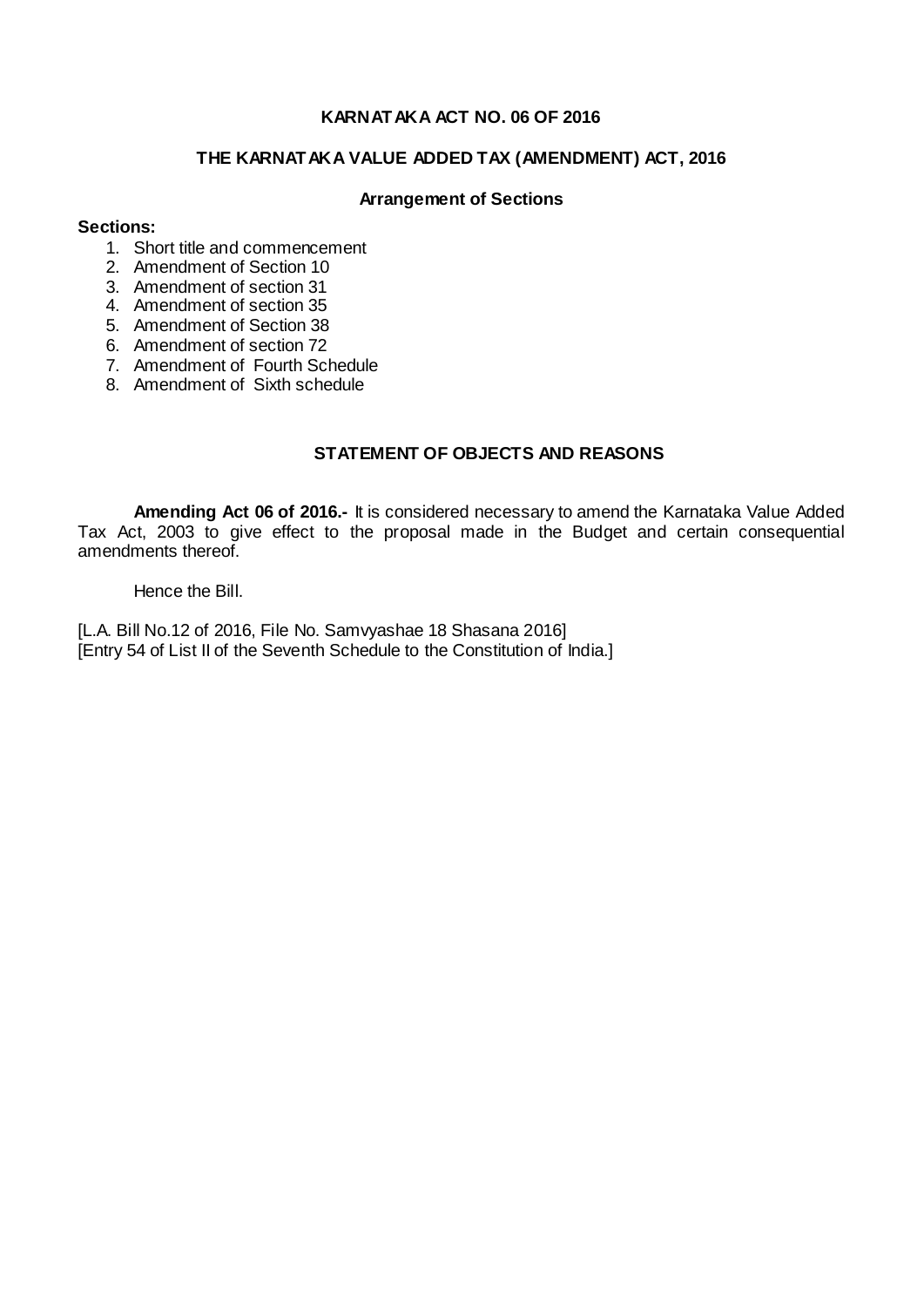### **KARNATAKA ACT NO. 06 OF 2016**

(First Published in the Karnataka Gazette Extra-ordinary on the Thirty First day of March, 2016)

## **THE KARNATAKA VALUE ADDED TAX (AMENDMENT) ACT, 2016**

(Received the assent of the Governor on the Thirty first day of March, 2016)

An Act further to amend the Karnataka Value Added Tax Act, 2003.

Whereas, it is expedient further to amend the Karnataka Value Added Tax Act, 2003 (Karnataka Act 32 of 2004) for the purposes hereinafter appearing;

Be it enacted by the Karnataka State Legislature in the Sixty seventh year of the Republic of India, as follows:-

**1.** Short title and commencement.- (1) This Act may be called the Karnataka Value Added Tax (Amendment) Act, 2016.

(2) It shall come into force with effect from the First day of April, 2016.

**2. Amendment of Section 10.–** In the Karnataka Value Added Tax Act, 2003 (Karnataka Act 32 of 2004) (hereinafter referred to as the principal Act), in section 10.-

(i) in sub-section (3), the following words shall be deemed to have been omitted with effect from the first day of April 2015;

 "relatable to goods purchased during the period immediately preceding five tax periods of such tax period, if input tax of such goods is not claimed in any of such five preceding tax periods and"

(ii) after sub-section (3), following proviso shall be deemed to have been inserted with effect from the first day of April 2015;

"Provided that, a registered dealer while calculating the net tax payable on or after first day of April 2015 may claim input tax relatable to goods purchased during the period immediately preceding five tax periods of such tax period, if input tax of such goods is not claimed in any of such five preceding tax periods."

(iii) after sub-section (5) following sub-section shall be inserted, namely.-

"(6) Notwithstanding anything contained in this Act, input tax deducted by a registered dealer to calculate net tax payable is provisional to a dealer who fails to furnish or furnishes incorrect and incomplete particulars for preparation of the return in the prescribed form electronically through internet in the manner specified in the notification issued by the Commissioner under first proviso to section 35 and the jurisdictional Local VAT Officer or VAT sub-officer shall assess such dealer for such tax period by disallowing input tax claimed by him and issue demand notice:

Provided that, where an assessment has been made under this sub-section and the dealer subsequently furnishes particulars for preparation of the return in the prescribed form or furnishes correct and complete particulars for preparation of the return electronically through internet in the manner specified in the notification for the tax period to which assessment relates, the jurisdictional Local VAT Officer or VAT sub-officer shall withdraw the assessment but the dealer shall be liable to penalty as applicable under sub-section (3-A) of section 72".

**3. Amendment of section 31.-** In section 31 of the principal Act, in sub-section (4), after proviso the following proviso shall be inserted, namely:-

"Provided further that the dealers so required to submit a copy of the audited statement of accounts and prescribed documents in the prescribed manner shall submit them electronically through the website notified by the Commissioner."

**4. Amendment of section 35.-** In section 35 of the principal Act, in the first proviso to subsection (1), for the words "or" the words "and" shall be deemed to have been substituted with effect from the first day of April 2010.

**5. Amendment of Section 38.-** In section 38 of the principal Act, in sub-section (2), after the words and punctuation "thereunder," the words and punctuation "or the return furnished is incorrect or incomplete," shall be inserted.

**6. Amendment of section 72.-** In section 72 of the principal Act.-

(i) after sub-section(2), following sub-section shall be inserted, namely:-